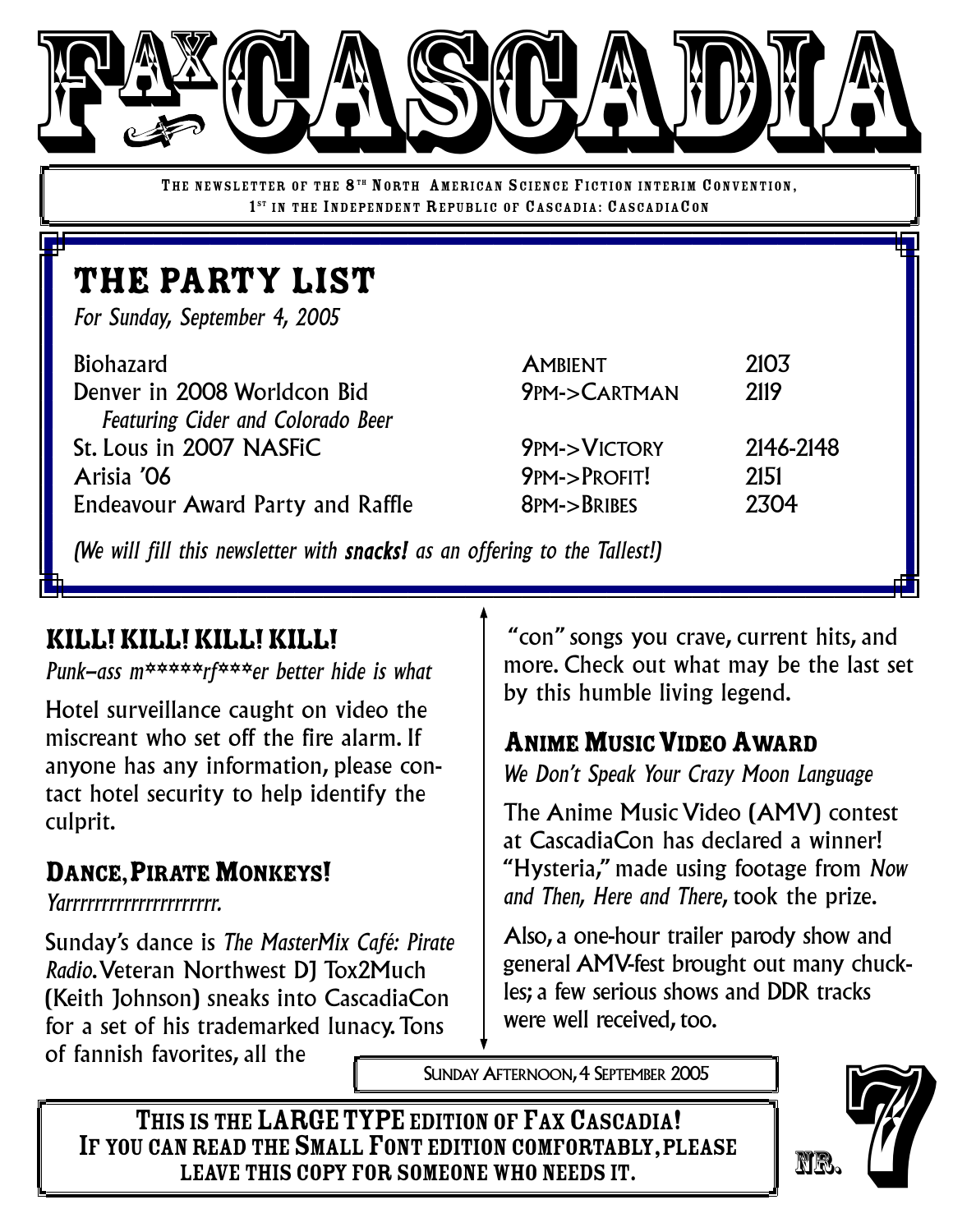# FAN GUEST OF HONOR TO CONDUCT EXHIBIT DOCENT TOUR

Fan Guest of Honor Kevin Standlee will conduct a "guided tour" of his exhibit, "Fandom is His Way of Life," located in Emerald A in the Conference Center at 10:30AM Monday.This is your last chance to see his collection of memorabilia and to hear the story behind the artifacts. If you've wondered why there is a large pink dress being displayed in the middle of the exhibit, here's your opportunity to find out.

## MOVING MOOOOOOOOVIES!

Starting with the 8PM set of films, the CascadiaCon Film Festival moves to Orcas A (Convention Centre).

# THE ONLY NAME TAG **NEEDING EXPLANATION**

The Chicago in 2008 Worldcon Bid would like to thank everyone who came by our parties on Friday and Saturday to enjoy a Chicago-style hot dog. Many people asked about the silly name tags we gave out Friday night. Being greeted by a sunglasses-wearing, headphonesblaring guy shouting "Hi! What's your name?" is part of the experience of attending Chicago's longest-running (16 years and counting) play: *Too Much Light Makes the Baby Go Blind*. Check them out at www.neofuturists.org!

## TODAY'S 35MM FILM

*In Full Retro-Futurist Glory*

*Sky Captain and the World of Tomorrow* Sunday, 6:00-8:00PM

*Sky Captain* shows film buffs how to make a modern-day 1930's pulp. Innovative blue-screen work – mostly flats and lines taped on the floor – and a strong secondary cast help carry this visually brilliant film.

## **CHARLIE JADE RETURNS**

Due to popular demand, an additional screening of the *Charlie Jade* pilot has been scheduled for NOON Monday in Emerald EF. Be there!

#### **OVERHEARD**

"No the 'chair massages' do not mean Bobbie comes and personally massages you."

(in ConOps)

"Chocolate – it's not just for breakfast anymore!"

## WE HAVE STUDIED YOUR PARTIES HERE IN CASCADIA

Mimi, aka MediaBabe, here again to represent the Poodletarian Party, bringing you the funkalicious party reviews.

Biohazard: This time I brought my ID. Daaamn.These guys know how to party. Loud music, the kind whose sole purpose IS to be played loud. I got down, I got funkay, and so did everybody else. Booze, babes, and bits of lingerie here and there,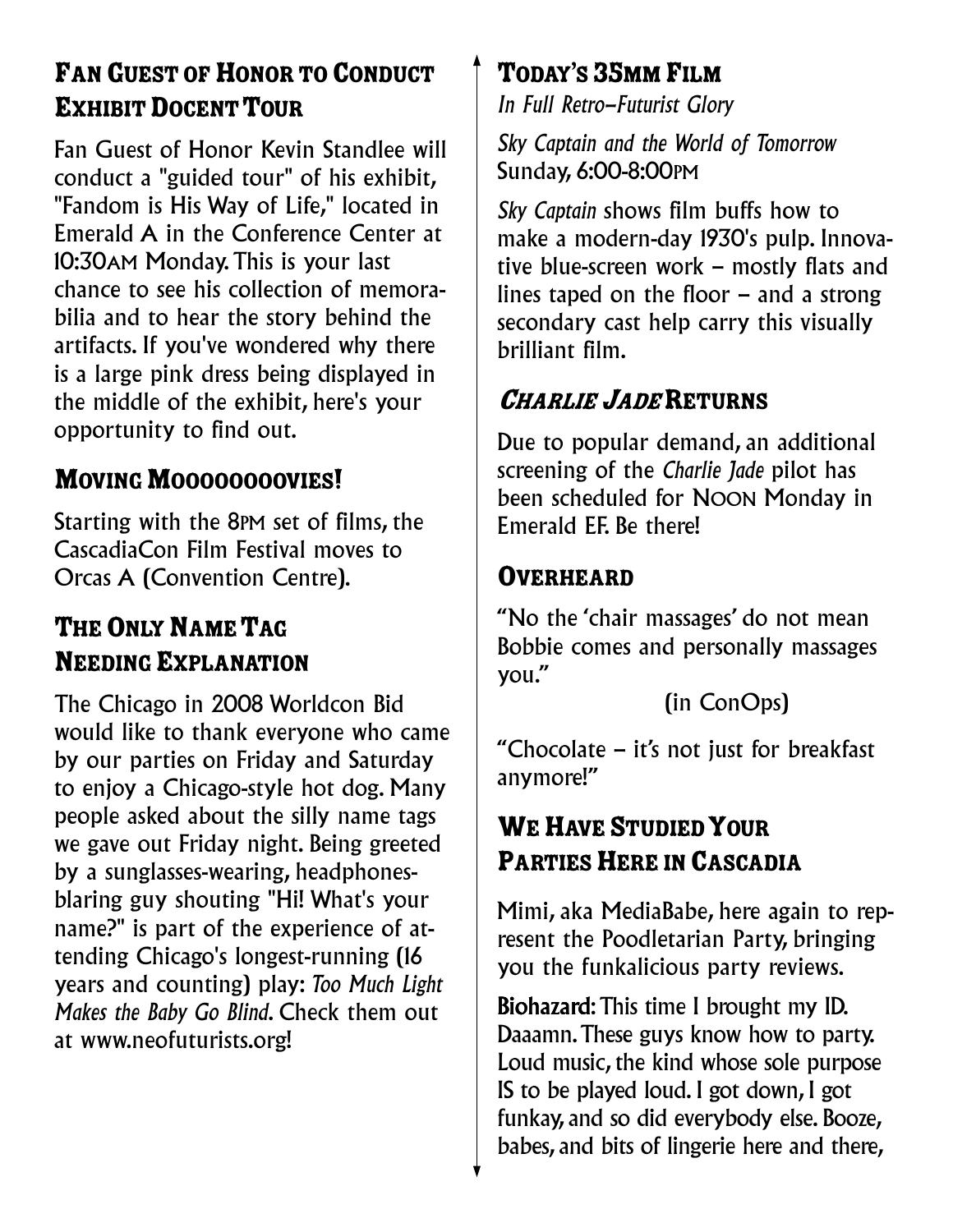either representative of someone's idea of Shagalicious decor or those dancing babes were HAWT, in both senses of the word. I do wonder though how you have a wet tshirt contest when the ladies are wearing latex and leather and everything BUT tshirts? Alas, I didn't stick around long enough to find out the answer to that mystery. I guess some things are best left to the imagination.

Chicago in 2008: Once again ... DELISH-IOUS WEENIES!!!!!! They also had a slideshow of both Chicago and conventions therein, albiet often erratic and crooked. Read that as you will.

LA Con IV: This con was not-surprisingly very similar to Friday night's San Jose in 2007 party. Same room, same foods, and hey!, same hosts! So similarly it had that laid back yet satisfying quality.They know how to make you feel welcome there.And they totally satisfied my filthy, uh, ribbon lust.Yeah.That's it.And my sordid sticker lust too.

Rustycon: Prize for Best Bouncer Evah goes to Ludo. Dahling, you are FABulous! And damn, that banana never had a chance. Makes me wish I wasn't a girl, I tell you what.This had some similarities to the previous night's Empiracon – same room, same fountain-o-chocolate. But they had the "slug" eating contest and some totally shagalicious music. Pity no one else was dancing, cause man, my hips wouldn't stop movin'.

ISS "Pirate" Party in a Box: Upon first arrival there was only one pirate serving food. I can only assume the others were

off plundering other parties.And boy howdy, was there FOOD! Like,"Did you miss dinner?" kinds of food.They also had a whole room for dancing which was playing excellent dance music upon my arrival. Alas, it proved to be rather an erratic selection.Ah well. Upon departure the hallway outside was littered with pooped pirates. Plunderin' be hard work.

Montreal in 2009: Kinda quiet. Kinda ... just there. I did get to try the French/ Canadian/Quebec-*quoi?* version of a Ding Dong, which looked rather like a moonpie. Tasty.

SP Party:This was the party of bewilderment - wasn't sure for awhile who they were, but learned eventually that they were the Syndicated Planets.Y'know, I know I went there and hung out for a bit, but I can't recall a dang thing about it now. Oh wait, it's coming back to me – fabulous Smooch the Hooch. Damn. Musta been those 12 tequilas!

I just hope there are some kickin' parties on Sunday night. I haven't worn the Devil Doll outfit yet! Kick it up, ya'll, give me something to dance to!

#### PREPARE TO BE JUDGED!

*The People have Spoken*

*Mirror, mirror, on the wall, who is the Swankiest one of all?*

For all of those who didn't vote, well you only have yourselves to blame.

First Place - tied between Cat, Daphne, and Starbuck (2004)! If I had to cast a tiebreaking vote, though, it would be Cat.